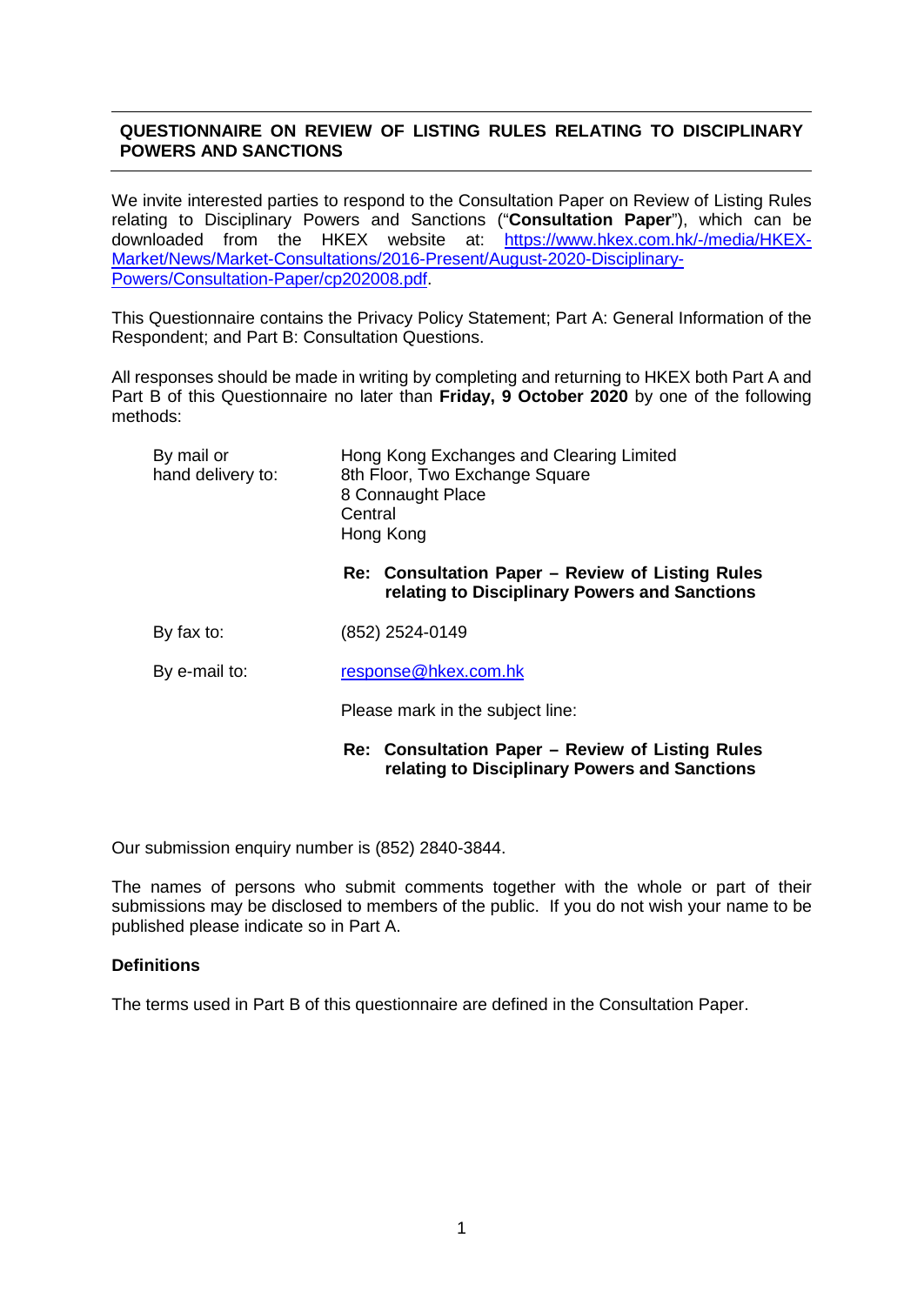## **Privacy Policy Statement**

Hong Kong Exchanges and Clearing Limited, and from time to time, its subsidiaries (together the "**Group**") (and each being "**HKEX**", "**we**", "**us**" or "**member of the Group**" for the purposes of this Privacy Policy Statement as appropriate) recognise their responsibilities in relation to the collection, holding, processing, use and/or transfer of personal data under the Personal Data (Privacy) Ordinance (Cap. 486) ("**PDPO**"). Personal data will be collected only for lawful and relevant purposes and all practicable steps will be taken to ensure that personal data held by us is accurate. We will use your personal data which we may from time to time collect in accordance with this Privacy Policy Statement.

We regularly review this Privacy Policy Statement and may from time to time revise it or add specific instructions, policies and terms. Where any changes to this Privacy Policy Statement are material, we will notify you using the contact details you have provided us with and, where required by the PDPO, give you the opportunity to opt out of these changes by means notified to you at that time. Otherwise, in relation to personal data supplied to us through the HKEX website or otherwise, continued use by you of the HKEX website or your continued relationship with us shall be deemed to be your acceptance of and consent to this Privacy Policy Statement, as amended from time to time.

If you have any questions about this Privacy Policy Statement or how we use your personal data, please contact us through one of the communication channels set out in the "Contact Us" section below.

We will take all practicable steps to ensure the security of the personal data and to avoid unauthorised or accidental access, erasure or other use. This includes physical, technical and procedural security methods, where appropriate, to ensure that the personal data may only be accessed by authorised personnel.

Please note that if you do not provide us with your personal data (or relevant personal data relating to persons appointed by you to act on your behalf) we may not be able to provide the information, products or services you have asked for or process your requests, applications, subscriptions or registrations, and may not be able to perform or discharge the Regulatory Functions (defined below).

# **Purpose**

From time to time we may collect your personal data including but not limited to your name, mailing address, telephone number, email address, date of birth and login name for the following purposes:

- 1. to process your applications, subscriptions and registration for our products and services;
- 2. to perform or discharge the functions of HKEX and any company of which HKEX is the recognised exchange controller (as defined in the Securities and Futures Ordinance (Cap. 571)) ("Regulatory Functions");
- 3. to provide you with our products and services and administer your account in relation to such products and services;
- 4. to conduct research and statistical analysis;
- 5. to process your application for employment or engagement within HKEX to assess your suitability as a candidate for such position and to conduct reference checks with your previous employers; and
- 6. other purposes directly relating to any of the above.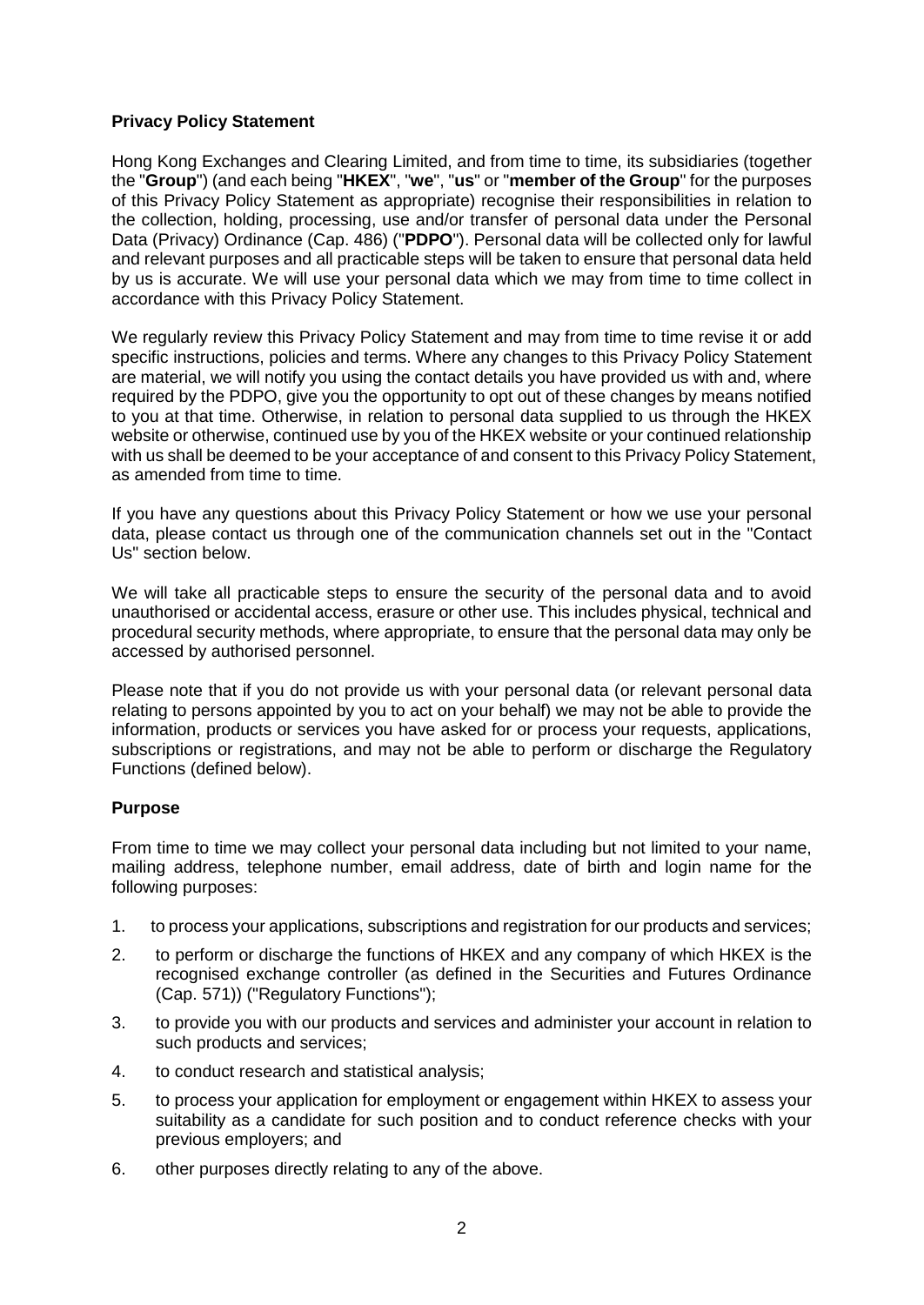# **Direct marketing**

Where you have given your consent and have not subsequently opted out, we may also use your name, mailing address, telephone number and email address to send promotional materials to you and conduct direct marketing activities in relation to HKEX financial services and information services, and financial services and information services offered by other members of the Group.

If you do not wish to receive any promotional and direct marketing materials from us or do not wish to receive particular types of promotional and direct marketing materials or do not wish to receive such materials through any particular means of communication, please contact us through one of the communication channels set out in the "Contact Us" section below. To ensure that your request can be processed quickly please provide your full name, email address, log in name and details of the product and/or service you have subscribed.

# **Identity Card Number**

We may also collect your identity card number and process this as required under applicable law or regulation, as required by any regulator having authority over us and, subject to the PDPO, for the purpose of identifying you where it is reasonable for your identity card number to be used for this purpose.

# **Transfers of personal data for direct marketing purposes**

Except to the extent you have already opted out we may transfer your name, mailing address, telephone number and email address to other members of the Group for the purpose of enabling those members of the Group to send promotional materials to you and conduct direct marketing activities in relation to their financial services and information services.

# **Other transfers of your personal data**

For one or more of the purposes specified above, your personal data may be:

- 1. transferred to other members of the Group and made available to appropriate persons in the Group, in Hong Kong or elsewhere and in this regard you consent to the transfer of your data outside of Hong Kong;
- 2. supplied to any agent, contractor or third party who provides administrative, telecommunications, computer, payment, debt collection, data processing or other services to HKEX and/or any of other member of the Group in Hong Kong or elsewhere; and
- 3. other parties as notified to you at the time of collection.

#### **How we use cookies**

If you access our information or services through the HKEX website, you should be aware that cookies are used. Cookies are data files stored on your browser. The HKEX website automatically installs and uses cookies on your browser when you access it. Two kinds of cookies are used on the HKEX website:

*Session Cookies:* temporary cookies that only remain in your browser until the time you leave the HKEX website, which are used to obtain and store configuration information and administer the HKEX website, including carrying information from one page to another as you browse the site so as to, for example, avoid you having to re-enter information on each page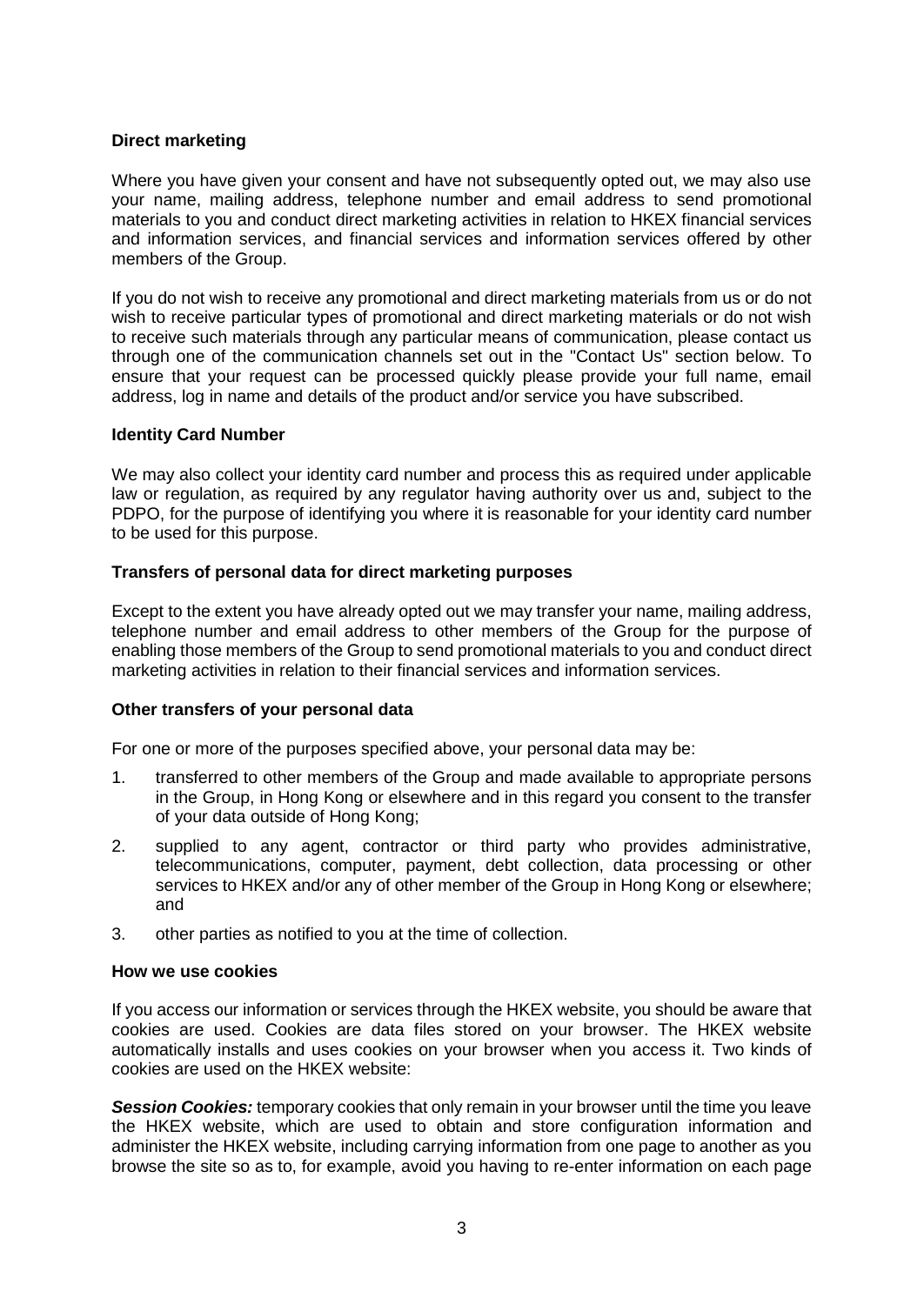that you visit. Session cookies are also used to compile anonymous statistics about the use of the HKEX website.

**Persistent Cookies:** cookies that remain in your browser for a longer period of time for the purpose of compiling anonymous statistics about the use of the HKEX website or to track and record user preferences.

The cookies used in connection with the HKEX website do not contain personal data. You may refuse to accept cookies on your browser by modifying the settings in your browser or internet security software. However, if you do so you may not be able to utilise or activate certain functions available on the HKEX website.

## **Compliance with laws and regulations**

HKEX and other members of the Group may be required to retain, process and/or disclose your personal data in order to comply with applicable laws and regulations or in order to comply with a court order, subpoena or other legal process (whether in Hong Kong or elsewhere), or to comply with a request by a government authority, law enforcement agency or similar body (whether situated in Hong Kong or elsewhere) or to perform or discharge the Regulatory Functions. HKEX and other members of the Group may need to disclose your personal data in order to enforce any agreement with you, protect our rights, property or safety, or the rights, property or safety of our employees, or to perform or discharge the Regulatory Functions.

## **Corporate reorganization**

As we continue to develop our business, we may reorganise our group structure, undergo a change of control or business combination. In these circumstances it may be the case that your personal data is transferred to a third party who will continue to operate our business or a similar service under either this Privacy Policy Statement or a different privacy policy statement which will be notified to you. Such a third party may be located, and use of your personal data may be made, outside of Hong Kong in connection with such acquisition or reorganisation.

#### **Access and correction of personal data**

Under the PDPO, you have the right to ascertain whether we hold your personal data, to obtain a copy of the data, and to correct any data that is inaccurate. You may also request us to inform you of the type of personal data held by us. All data access requests shall be made using the form prescribed by the Privacy Commissioner for Personal Data ("**Privacy Commissioner**") which may be found on the official website of the Office of the Privacy Commissioner or via this link:<https://www.pcpd.org.hk/english/publications/files/Dforme.pdf>

Requests for access and correction of personal data or for information regarding policies and practices and kinds of data held by us should be addressed in writing and sent by post to us (see the "Contact Us" section below).

A reasonable fee may be charged to offset our administrative and actual costs incurred in complying with your data access requests.

#### **Termination or cancellation**

Should your account or relationship with us be cancelled or terminated at any time, we shall cease processing your personal data as soon as reasonably practicable following such cancellation or termination, provided that we may keep copies of your data as is reasonably required for archival purposes, for use in relation to any actual or potential dispute, for the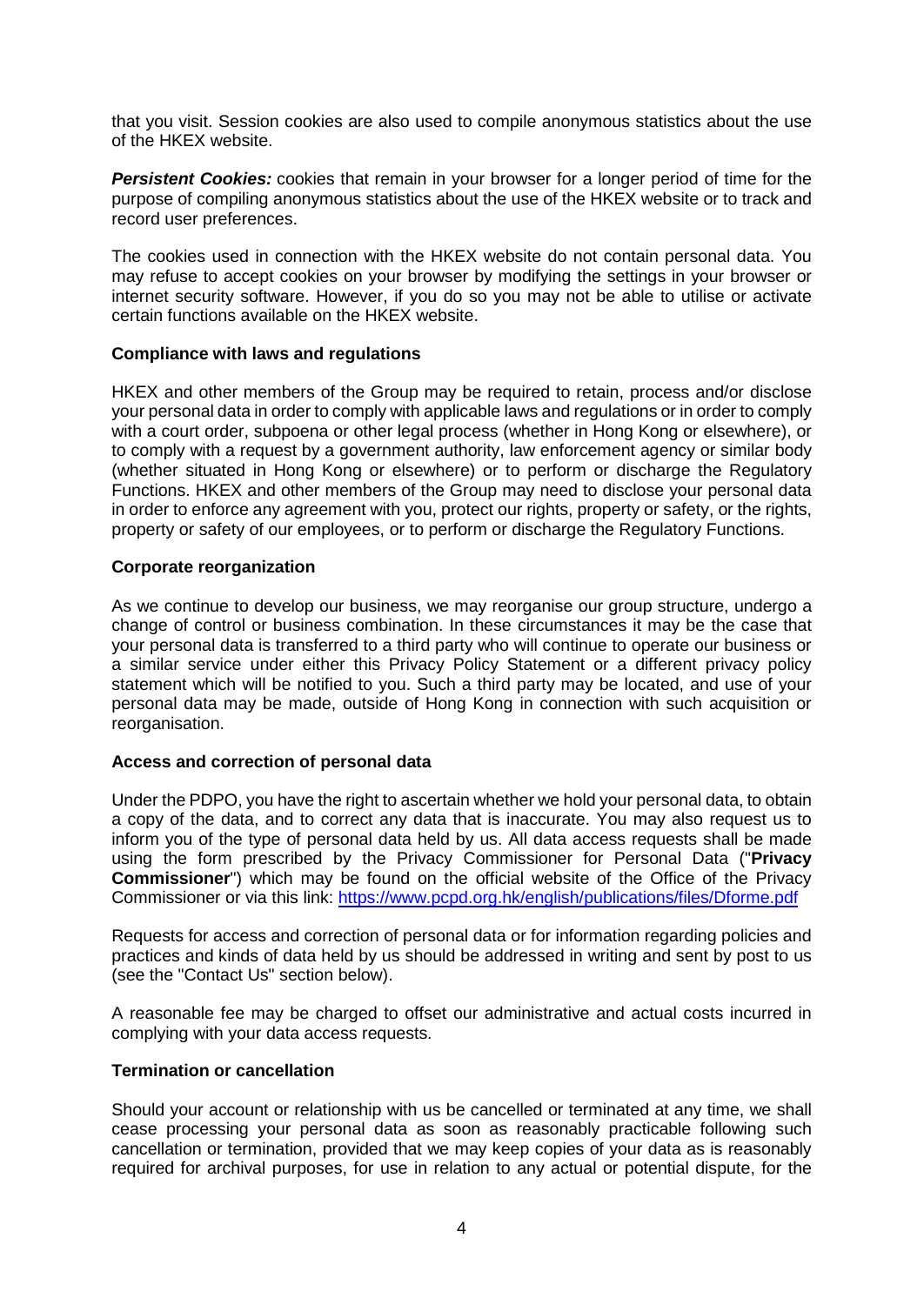purpose of compliance with applicable laws and regulations and for the purpose of enforcing any agreement we have with you, for protecting our rights, property or safety, or the rights, property or safety of our employees, and for performing or discharging our functions, obligations and responsibilities.

## **General**

If there is any inconsistency or conflict between the English and Chinese versions of this Privacy Policy Statement, the English version shall prevail.

## **Contact us**

By Post: Personal Data Privacy Officer Hong Kong Exchanges and Clearing Limited 8/F., Two Exchange Square 8 Connaught Place **Central** Hong Kong

By Email: [DataPrivacy@HKEX.COM.HK](mailto:DataPrivacy@HKEX.COM.HK)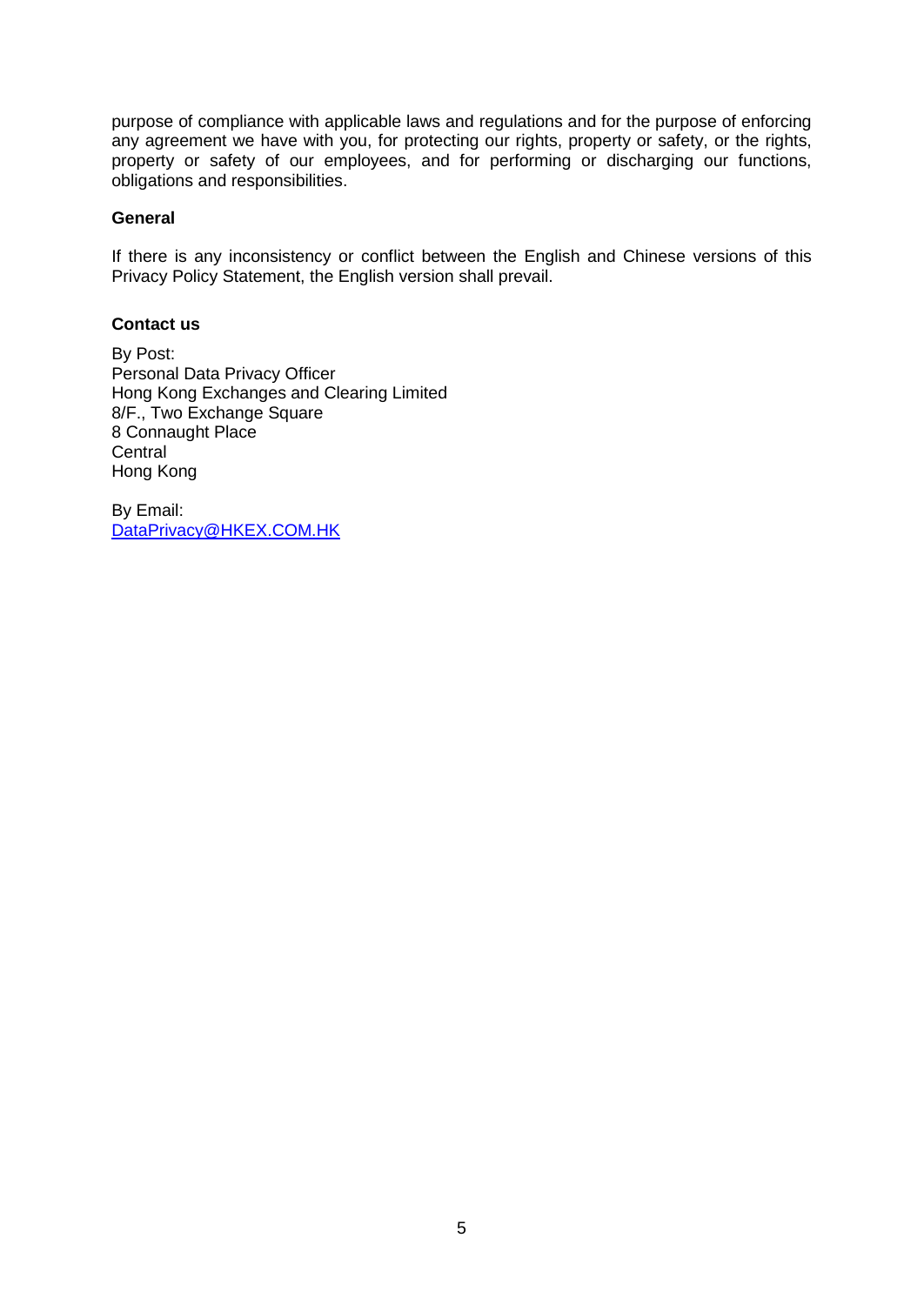#### **Part A General Information of the Respondent**

- (1) Please state whether your response represents your personal or your company/entity's view by checking  $(\boxtimes)$  the boxes below and filling in the information as appropriate:
	- $\boxtimes$  Company/Entity view

| Company/Entity name*:   | <b>Financial Reporting Council</b>                    |                                 |
|-------------------------|-------------------------------------------------------|---------------------------------|
| Company/Entity type*:   | <b>HKEX Participant</b>                               | <b>Accounting Firm</b>          |
|                         | Corporate Finance Firm/ □ Investment Manager          |                                 |
|                         | <b>Bank</b>                                           |                                 |
|                         | Law Firm                                              | Professional body /             |
|                         |                                                       | Industry association            |
|                         | <b>Listed Company</b>                                 | $\boxtimes$ Financial Regulator |
| Contact person*:        | Ms<br>Florence Wong                                   |                                 |
| Title:                  | Acting CEO and Head of Oversight, Policy & Governance |                                 |
| Phone no.*:<br>22366011 | Email address:                                        | florencewong@frc.org.hk         |

 $\Box$  Personal view

| Respondent's full name*: Mr/Ms/Mrs |                                                                                                                                                                                |  |
|------------------------------------|--------------------------------------------------------------------------------------------------------------------------------------------------------------------------------|--|
| Phone no.*:                        | Email address:                                                                                                                                                                 |  |
| Institutional investor             | Among the following, please select the one best describing your position*:<br>$\Box$ Listed company staff $\Box$ HKEX participant staff $\Box$ Retail investor<br>$\Box$ Other |  |

**Important note: All fields marked with an asterisk (\*) are mandatory. HKEX may use the contact information above to verify the identity of the respondent. Responses without valid contact details may be treated as invalid.**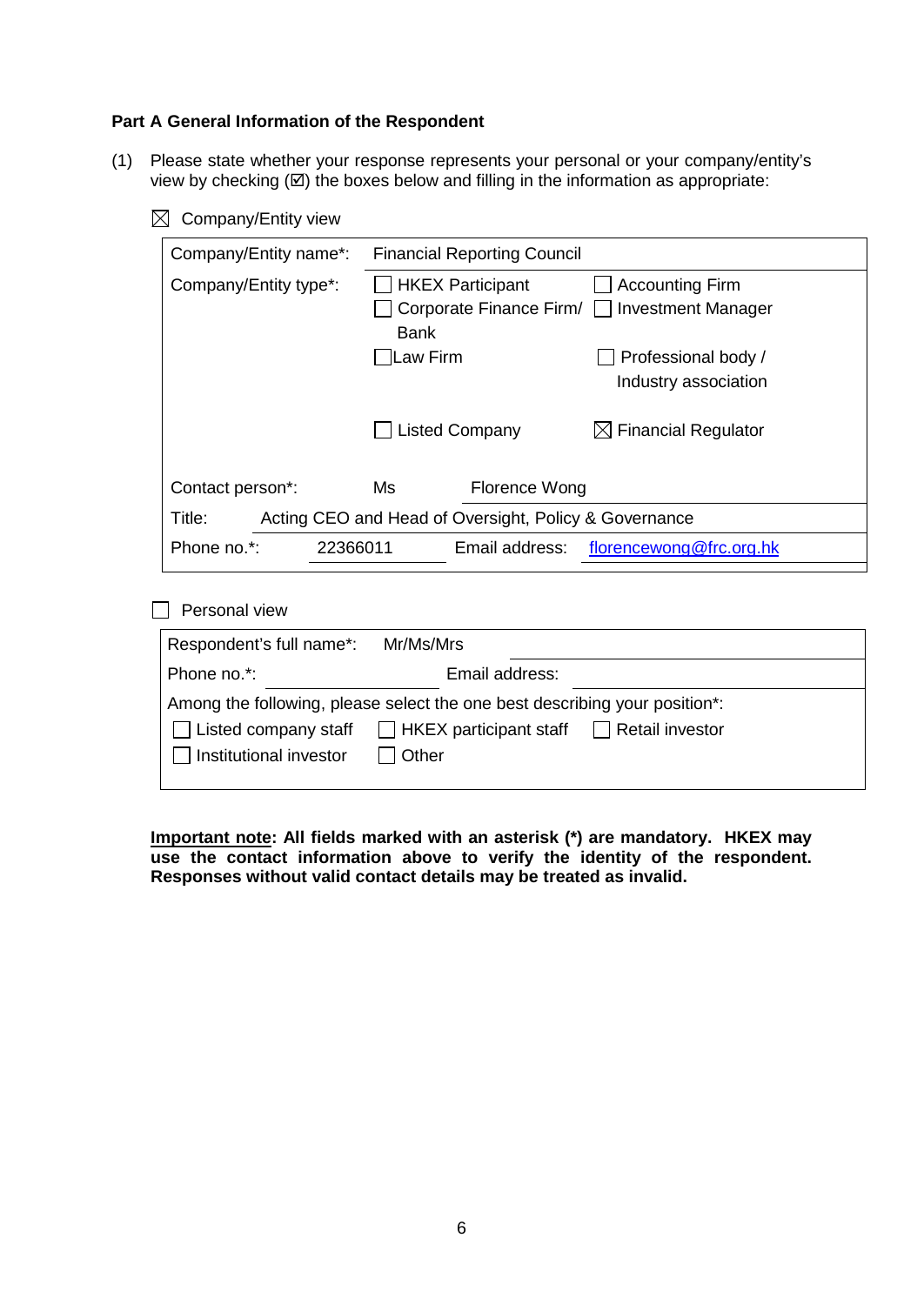#### (2) Disclosure of identity

HKEX may publish the identity of the respondent together with Part B of this response to the members of public. Respondents who do not wish their identities to be published should tick the box below:

I/We do not wish to disclose my/our identity to the members of the public.

\$igmature (with Company/Entry Chop if the response represents the company's view)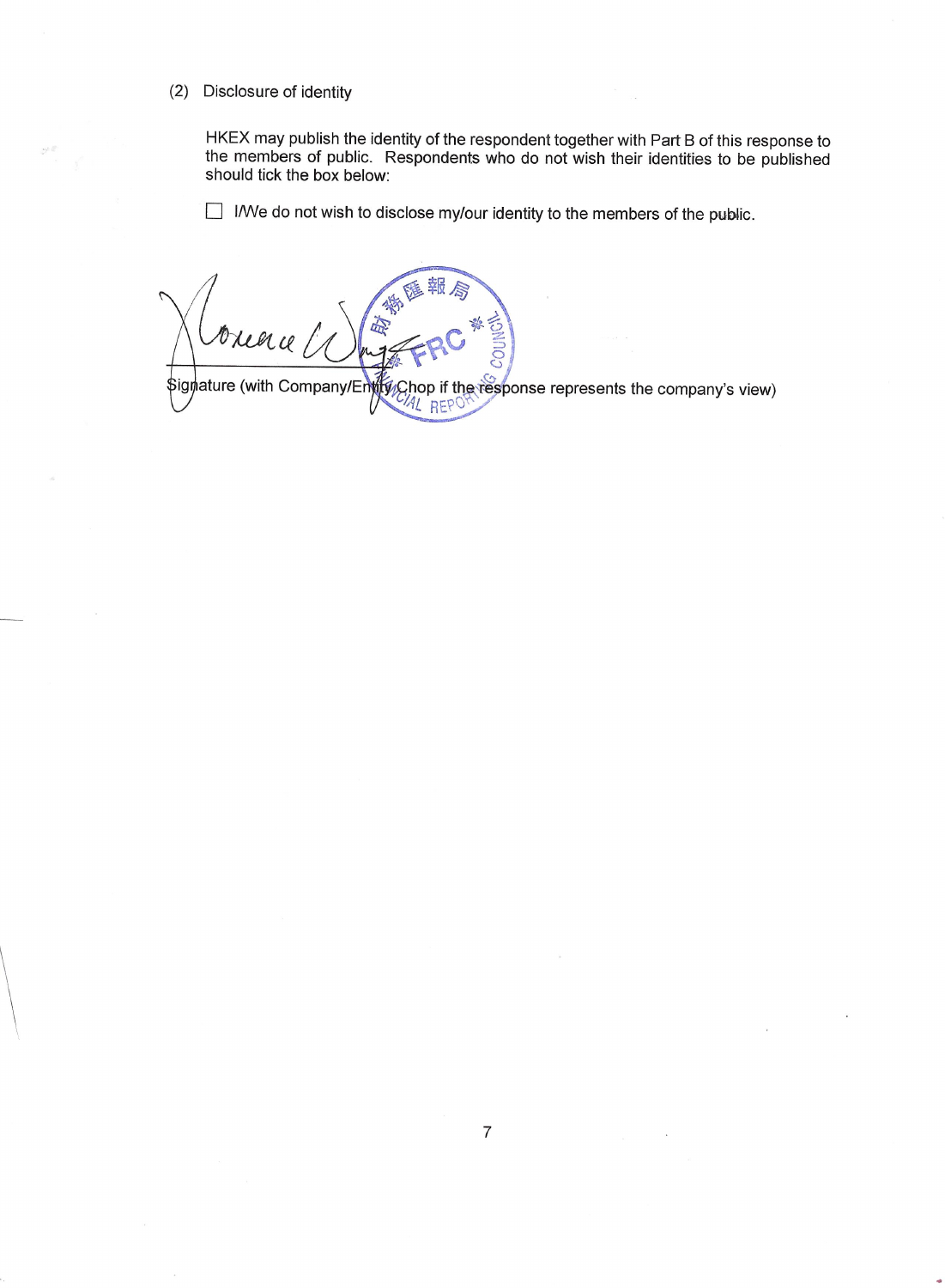# **Part B Consultation Questions**

Please reply to the questions below that are raised in the Consultation Paper downloadable from the HKEX website at: [https://www.hkex.com.hk/-/media/HKEX-Market/News/Market-](https://www.hkex.com.hk/-/media/HKEX-Market/News/Market-Consultations/2016-Present/August-2020-Disciplinary-Powers/Consultation-Paper/cp202008.pdf)[Consultations/2016-Present/August-2020-Disciplinary-Powers/Consultation-](https://www.hkex.com.hk/-/media/HKEX-Market/News/Market-Consultations/2016-Present/August-2020-Disciplinary-Powers/Consultation-Paper/cp202008.pdf)[Paper/cp202008.pdf.](https://www.hkex.com.hk/-/media/HKEX-Market/News/Market-Consultations/2016-Present/August-2020-Disciplinary-Powers/Consultation-Paper/cp202008.pdf) Please indicate your preference by ticking the appropriate boxes.

Where there is insufficient space provided for your comments, please attach additional pages.

# **We encourage you to read all of the following questions before responding.**

The Financial Reporting Council (the FRC) is the full-fledged independent listed entity auditor regulator for Hong Kong. It is entrusted with the statutory duty under the Financial Reporting Council Ordinance to regulate auditors of listed entities through a system of registration and recognition, and through inspection, investigation and disciplinary action. Being the statutory body charged with the responsibility for audit quality and auditor oversight, we respond to questions that are relevant to the enhancement of audit quality and auditor independence.

1. We propose to amend the existing threshold for imposing a PII Statement and to make it clear that a PII Statement can be made whether or not an individual continues in office at the time of the PII Statement. Do you agree?

 $\boxtimes$ Yes

 $\Box$ No

If your answer to the above question is "no", please provide reasons for your views.

We support the principle of the Exchange's proposal but would like the Exchange to elaborate clearly to the market the "factors and considerations" or "circumstances" that would warrant the issuance of a PII Statement given the seriousness of such a Statement.

- 2. We propose to extend the scope of a PII Statement to include directors and senior management of the relevant listed issuer and any of its subsidiaries. Do you agree?
	- $\boxtimes$ Yes
	- $\mathbf{L}$ No

If your answer to the above question is "no", please provide reasons for your views.

Directors and senior management of a listed issuer are responsible for the effectiveness of the issuer's processes for financial reporting and play an important role in ensuring the integrity of financial statements. In discharging their duties, directors and senior management must exercise reasonable care, skill and diligence, failing which would have an adverse impact on the quality for auditing. We, therefore, support the Exchange's proposal to extend the scope of a PII Statement to include directors and senior management.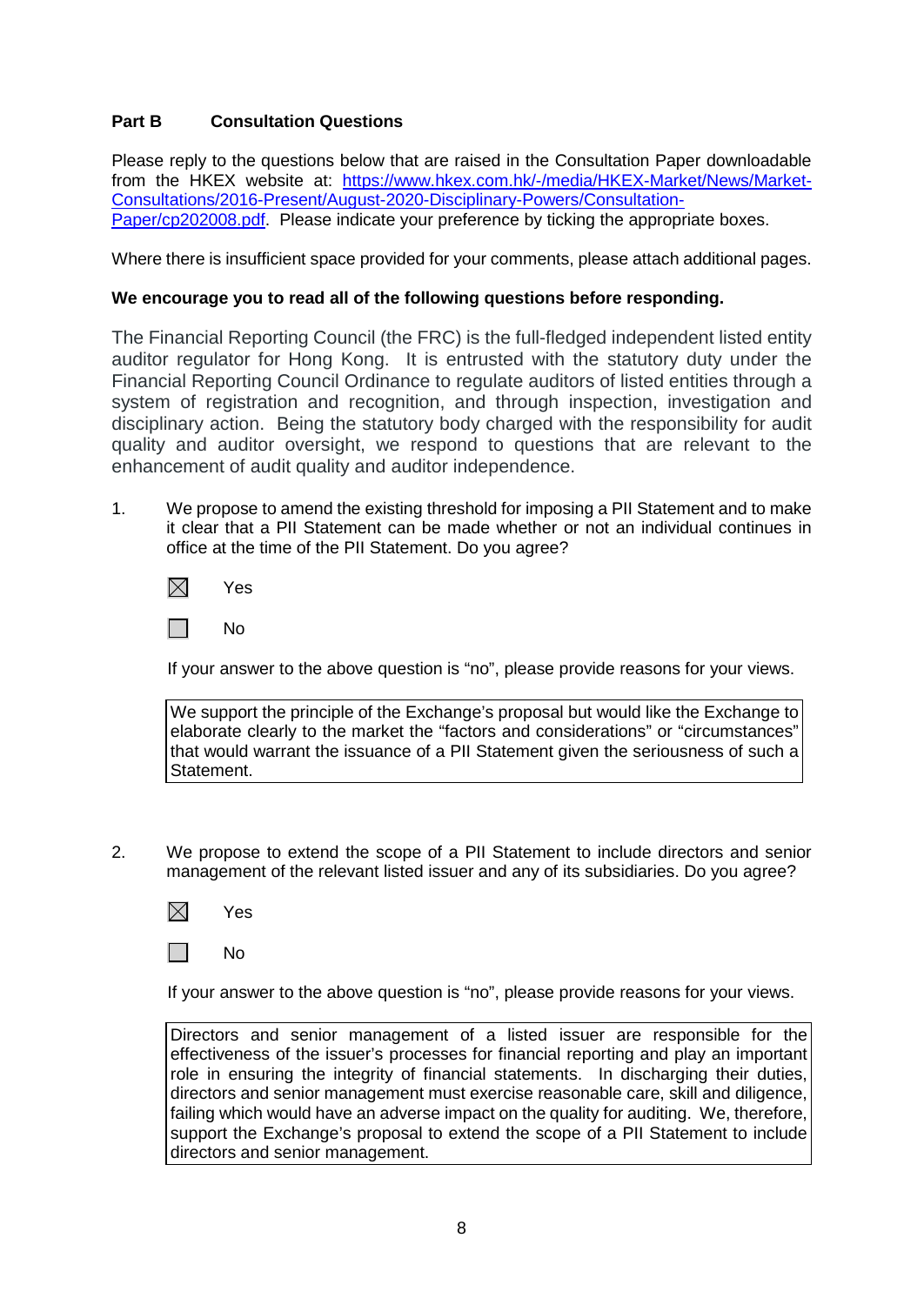3. We propose to enhance follow-on actions where an individual continues to be a director or senior management member of the named listed issuer after a PII Statement has been made against him. Do you agree?



I I No

If your answer to the above question is "no", please provide reasons for your views.

We support the Exchange imposing in cases involving more serious conduct (see paragraph 48 of the Consultation Paper) appropriate follow-on action as a graduated response to an individual remaining in office as a director or senior management member despite a PII Statement.

Since the follow-on actions are imposed *at the same time* a PII statement is made against an individual, it is not clear whether an order for follow-on actions could be made for cases involving more serious conduct if an individual has left the named listed issuer. If the answer is negative, the intention of indicating an additional gradation of seriousness in breaches by individuals would not be achieved where the individual has left the listed issuer by the time of the disciplinary decision.

4. We propose that, after a PII Statement with follow-on actions has been made against an individual, the named listed issuer must include a reference to the PII Statement in all its announcements and corporate communications unless and until that individual is no longer its director or senior management member. Do you agree?

| es<br>$\checkmark$ |
|--------------------|
|                    |



If your answer to the above question is "no", please provide reasons for your views.

5. We propose to extend the current express scope of disclosure in listing applicants' listing documents and listed issuers' annual reports in respect of their directors and members of senior management (current and/or proposed, as the case may be) by requiring provision of full particulars of any public sanctions made against those individuals. Do you agree?



No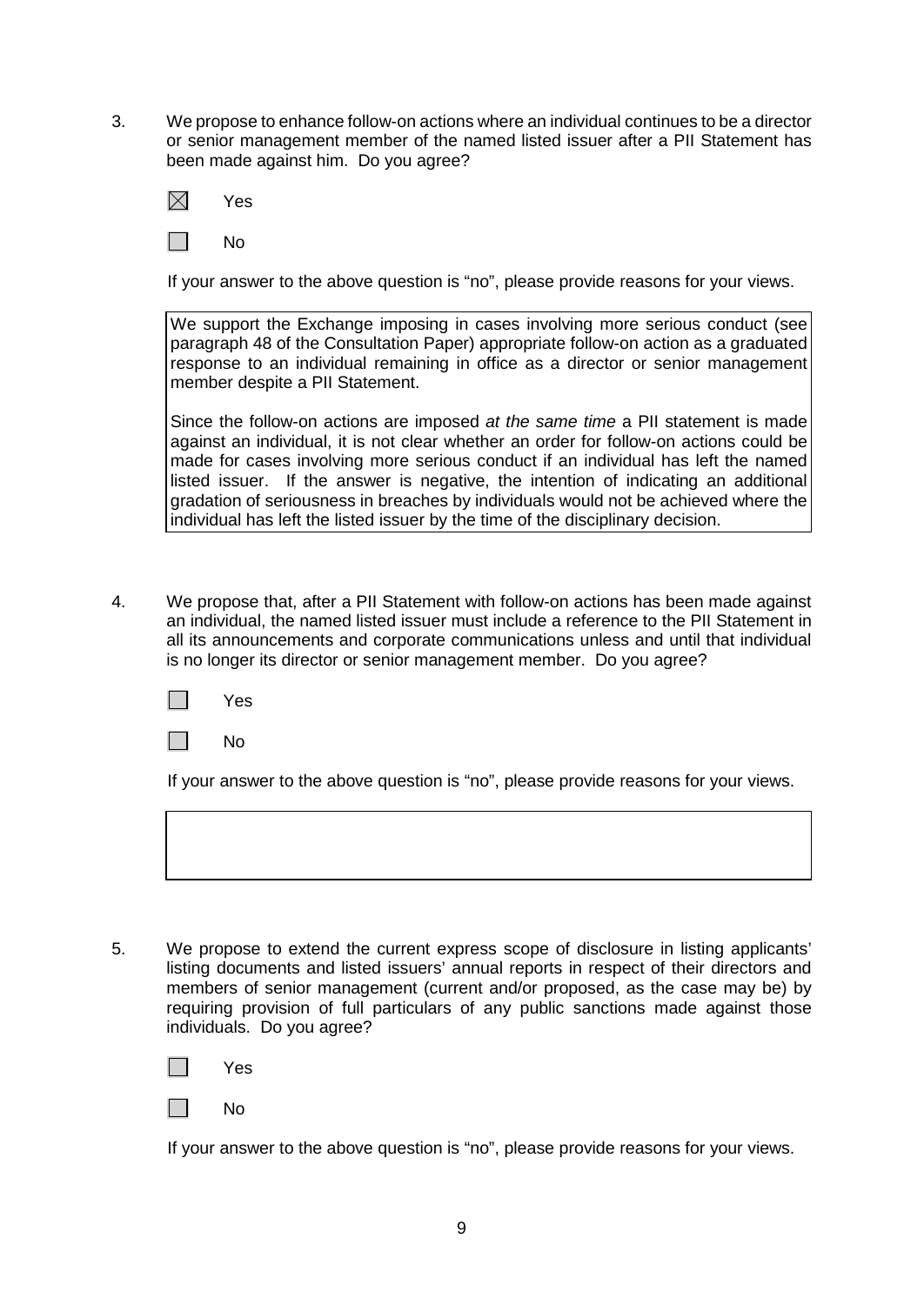| We propose to remove the existing threshold for ordering the denial of facilities of the |
|------------------------------------------------------------------------------------------|
| market. Do you agree?                                                                    |

|  | es |
|--|----|
|--|----|

 $\Box$ No

If your answer to the above question is "no", please provide reasons for your views.

7. We propose to include fulfilment of specified conditions in respect of the denial of facilities of the market. Do you agree?

| Yes |
|-----|
| No  |

If your answer to the above question is "no", please provide reasons for your views.

8. We propose to introduce the Director Unsuitability Statement as a new sanction. Do you agree?



|  | N٥ |
|--|----|
|--|----|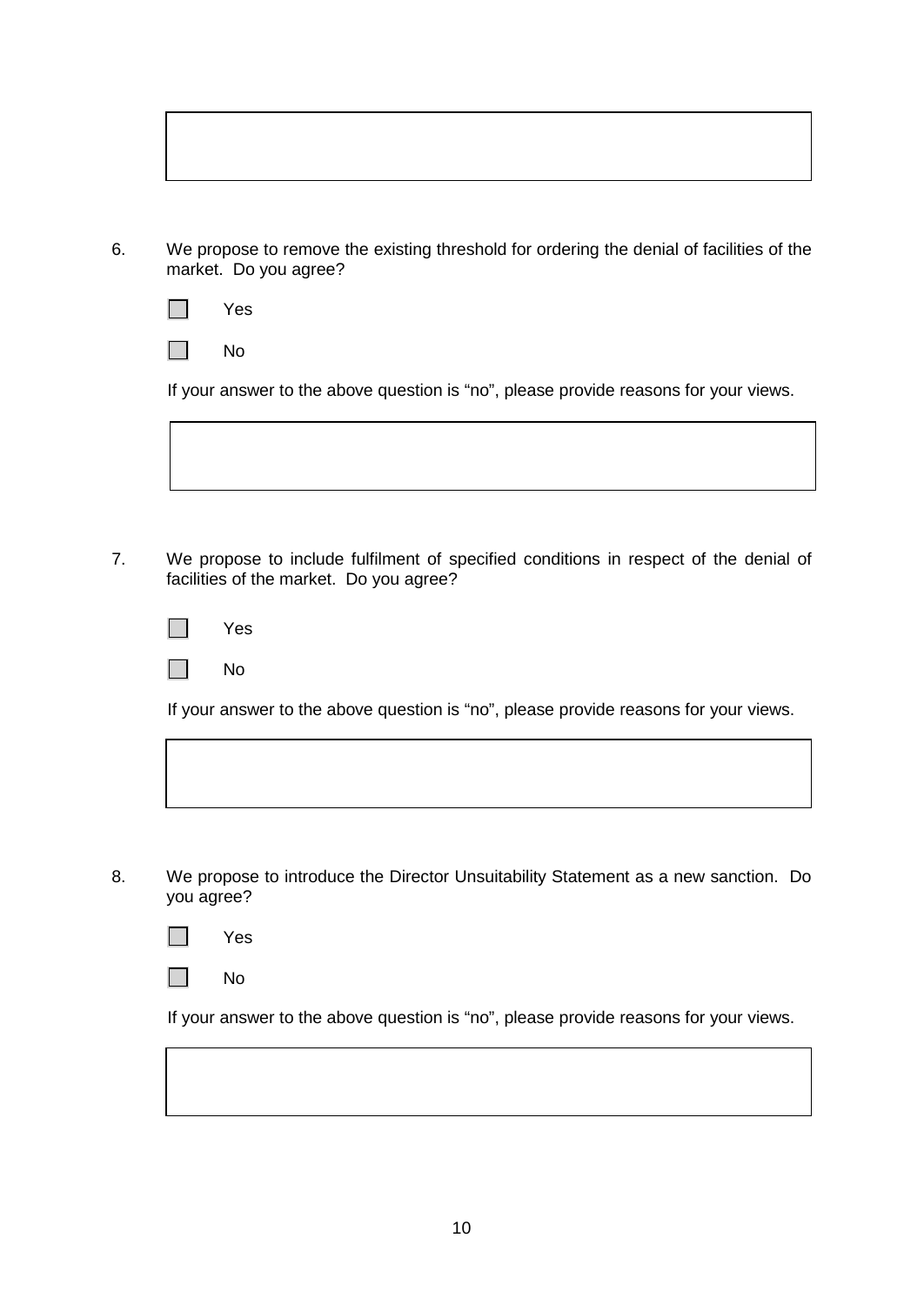9. We propose that the follow-on actions and publication requirement in respect of PII Statements also apply to Director Unsuitability Statements. Do you agree?

| м | $\overline{\phantom{a}}$ |
|---|--------------------------|
|   | es                       |

 $\sim 10$ No

If your answer to the above question is "no", please provide reasons for your views.

10. We propose to impose secondary liability on Relevant Parties if they have 'caused by action or omission or knowingly participated in a contravention of the Listing Rules'. Do you agree?





If your answer to the above question is "no", please provide reasons for your views.

Under Rule 2A.10, "professional adviser" includes any accountant retained by an issuer to provide professional advice in relation to a matter governed by the Listing Rules. In case the "professional advisers" who have 'caused by action or omission or knowingly participated in a contravention of the Listing Rules' are the public interest entity auditors and their registered responsible persons under the Financial Reporting Council Ordinance (FRCO), we expect a seamless cooperation from the Exchange to make a referral to the FRC to ensure that the FRC can discharge its statutory function effectively so as to protect public interest.

11. We propose to include an explicit provision permitting the imposition of a sanction in circumstances where there has been a failure to comply with a requirement imposed by the Listing Division, the Listing Committee or the Listing Review Committee of the Exchange. Do you agree?

|  | es<br>Y |
|--|---------|
|--|---------|

 $\sim$ No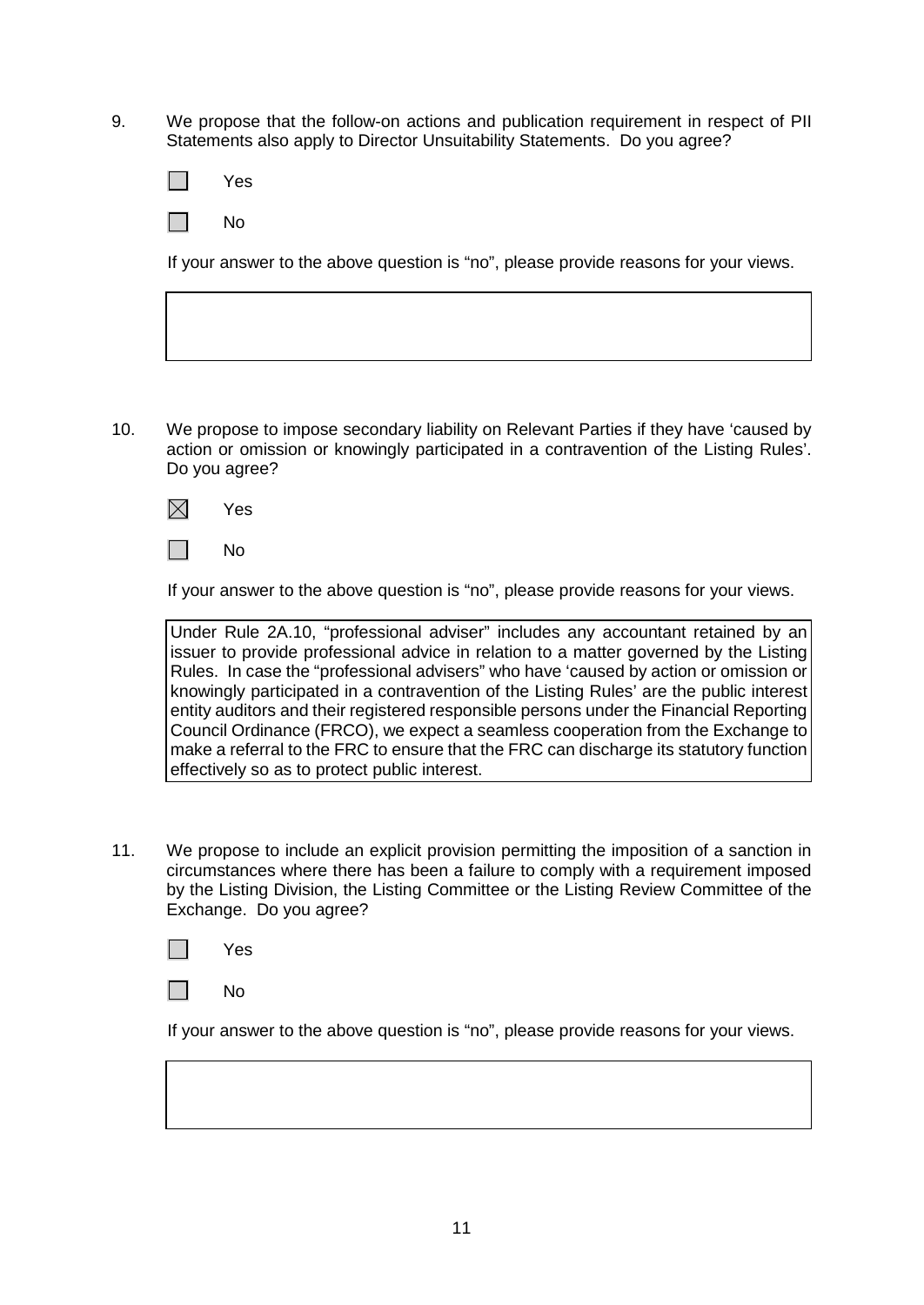12. We propose that sanctions may be imposed on all Relevant Parties through secondary liability where a party has failed to comply with a requirement imposed by the Listing Division, the Listing Committee or the Listing Review Committee. Do you agree?

| Yes |  |
|-----|--|
| No  |  |

If your answer to the above question is "no", please provide reasons for your views.

- 13. We propose to explicitly provide in the Rules the obligation to provide complete,
	- accurate and up-to-date information when interacting with the Exchange in respect of its enquiries or investigations. Do you agree?

|  | es |
|--|----|
|--|----|

 $\Box$ No

If your answer to the above question is "no", please provide reasons for your views.

14. Do you agree with the proposed definition of 'senior management'?

| -- |
|----|
|    |

 $\Box$ No

If your answer to the above question is "no", please provide reasons for your views.

- 15. We propose to include employees of professional advisers of listed issuers and their subsidiaries as a Relevant Party under the Rules. Do you agree?
	- Yes

 $\Box$ No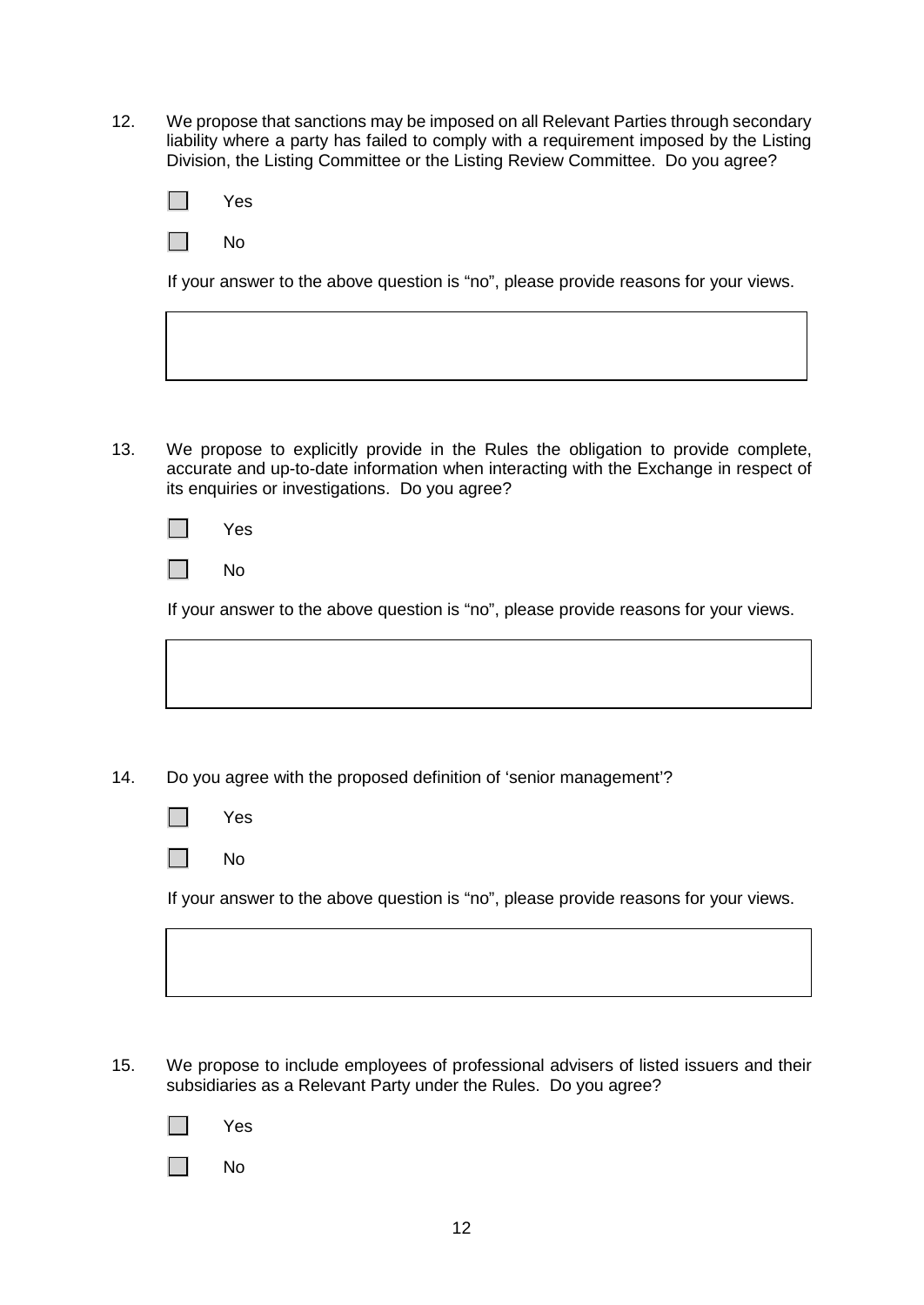If your answer to the above question is "no", please provide reasons for your views.

| 16. | We propose to include guarantors of structured products as a Relevant Party under<br>the Rules. Do you agree? |
|-----|---------------------------------------------------------------------------------------------------------------|
|     | <b>Yes</b>                                                                                                    |
|     | No                                                                                                            |

If your answer to the above question is "no", please provide reasons for your views.

- 17. We propose to include guarantors for an issue of debt securities as a Relevant Party under the MB Rules. Do you agree?
	- $\Box$ Yes



If your answer to the above question is "no", please provide reasons for your views.

18. We propose to include parties who give an undertaking to, or enter into an agreement with, the Exchange as Relevant Parties under the Rules. Do you agree?

 $\Box$ No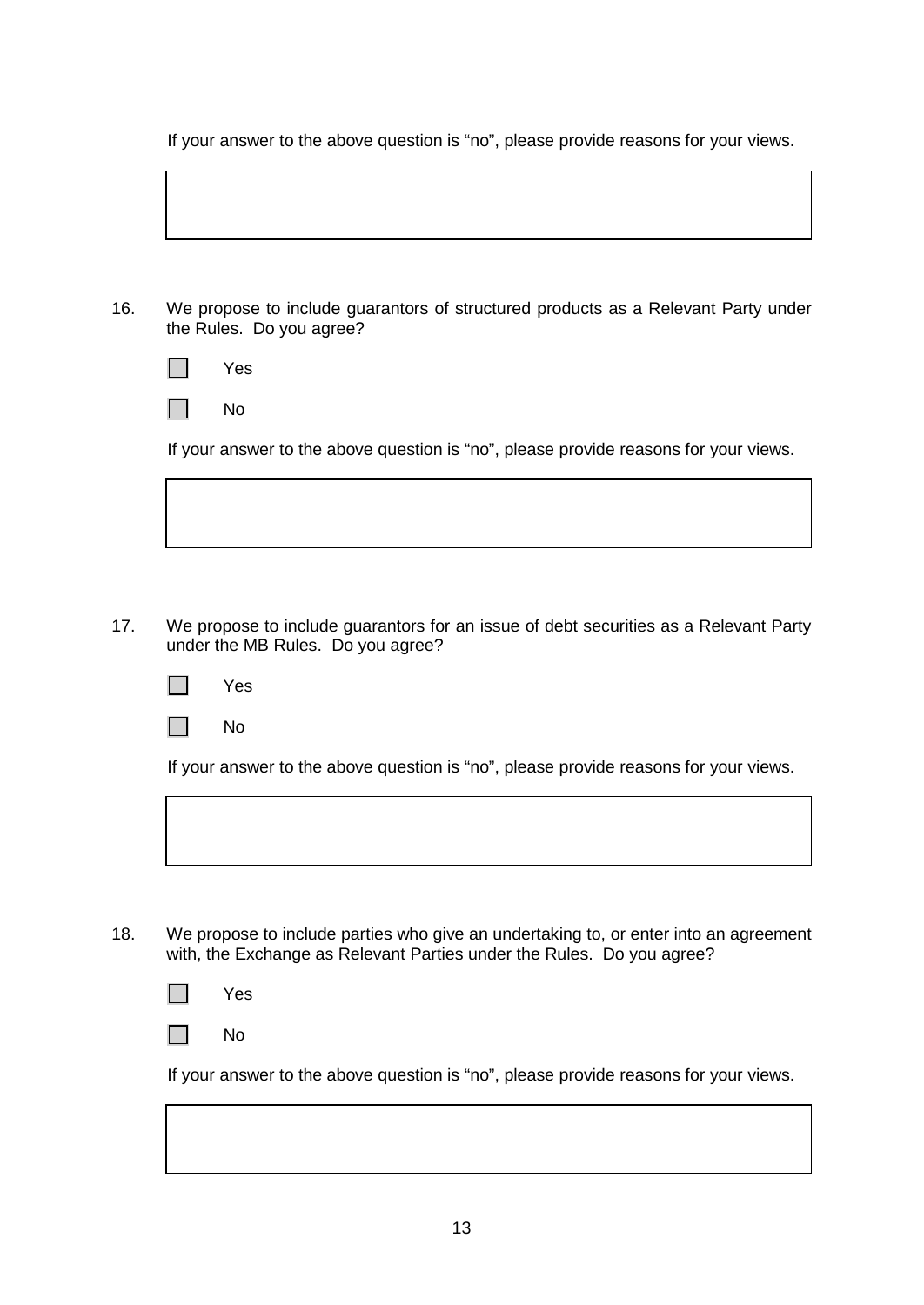19. We propose to extend the ban on professional advisers to cover banning of representation of any or a specified party. Do you agree?

|  | es |
|--|----|
|--|----|

 $\sim 10$ No

If your answer to the above question is "no", please provide reasons for your views.

20. We propose to include express obligations on professional advisers when acting in connection with Rule matters. Do you agree?

|  | -- |
|--|----|
|--|----|

No  $\mathcal{L}^{\mathcal{L}}$ 

If your answer to the above question is "no", please provide reasons for your views.

- 
- 21. We propose that 'business day' be used as the benchmark for counting the periods for filing review applications, and for requesting or providing written reasons for decisions. Do you agree?

|  | AS. |
|--|-----|
|--|-----|

No  $\Box$ 

- 22. We propose that all review applications must be served on the Secretary. Do you agree?
	- l II Yes
	- $\blacksquare$ No